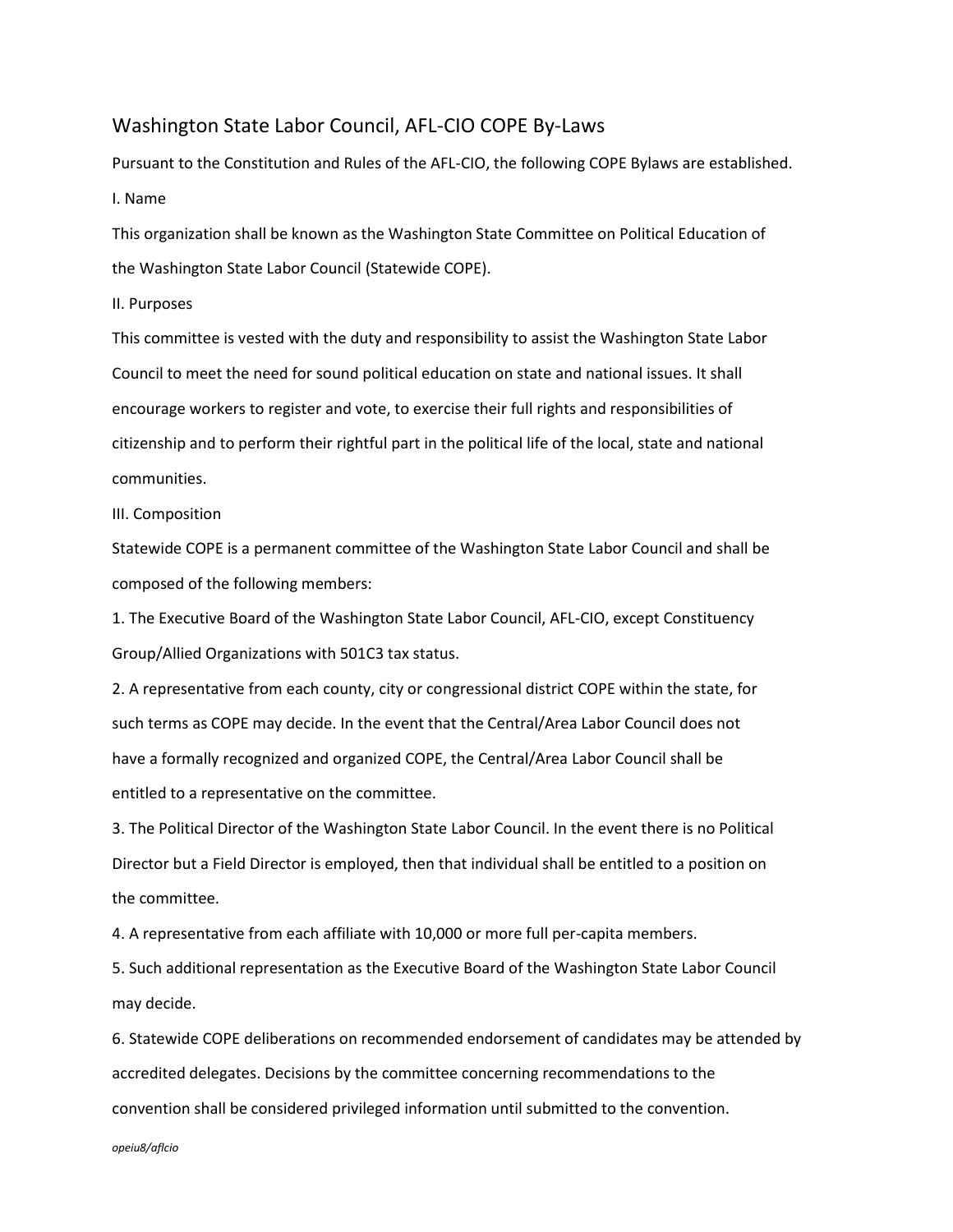IV. Powers

1. Statewide COPE derives its power and authority from the Washington State Labor Council. It shall also operate in conformity with the policies of the national AFL-CIO and the national committee on political education.

2. The committee shall have the responsibility of encouraging affiliate participation in WSLC political campaigns:

(a) For the registration of AFL-CIO members and their families.

(b) To identify (ID), persuade, and Get Out the Vote (GOTV) of members and their families on pro-worker candidates and ballot measure positions.

(c) To encourage qualified candidates to seek public office.

(d) To educate members and their families on the political issues of the day and to encourage study and discussion of such issues and related candidates.

(e) To indicate approval or disapproval of candidates and proposals pursuant to the procedure set forth hereafter.

(f) To assist within geographical jurisdiction in the effective solicitation of individual

contributions to the political education program of the AFL-CIO.

3. Statewide COPE shall have the power to establish subcommittees or departments as it deems desirable.

4. Central/Area Labor Council principal officers of the Washington State Labor Council, AFLCIO, shall serve as the chairpersons of the political education and COPE activities in their

respective counties and shall work with WSLC Vice Presidents and affiliates in their respective counties to carry out COPE activities.

5. Statewide COPE, in cooperation with the Central/Area Labor Council principal officers and WSLC Vice Presidents in their counties, shall assist county, city and congressional COPEs to become established and, if necessary, shall form such COPEs and provide assistance, direction and coordination to the political education work of such councils and COPEs within the state.

V. City/County Congressional COPEs

1. City and county AFL-CIO COPEs shall be established pursuant to the bylaws and rules recommended for this purpose by national COPE.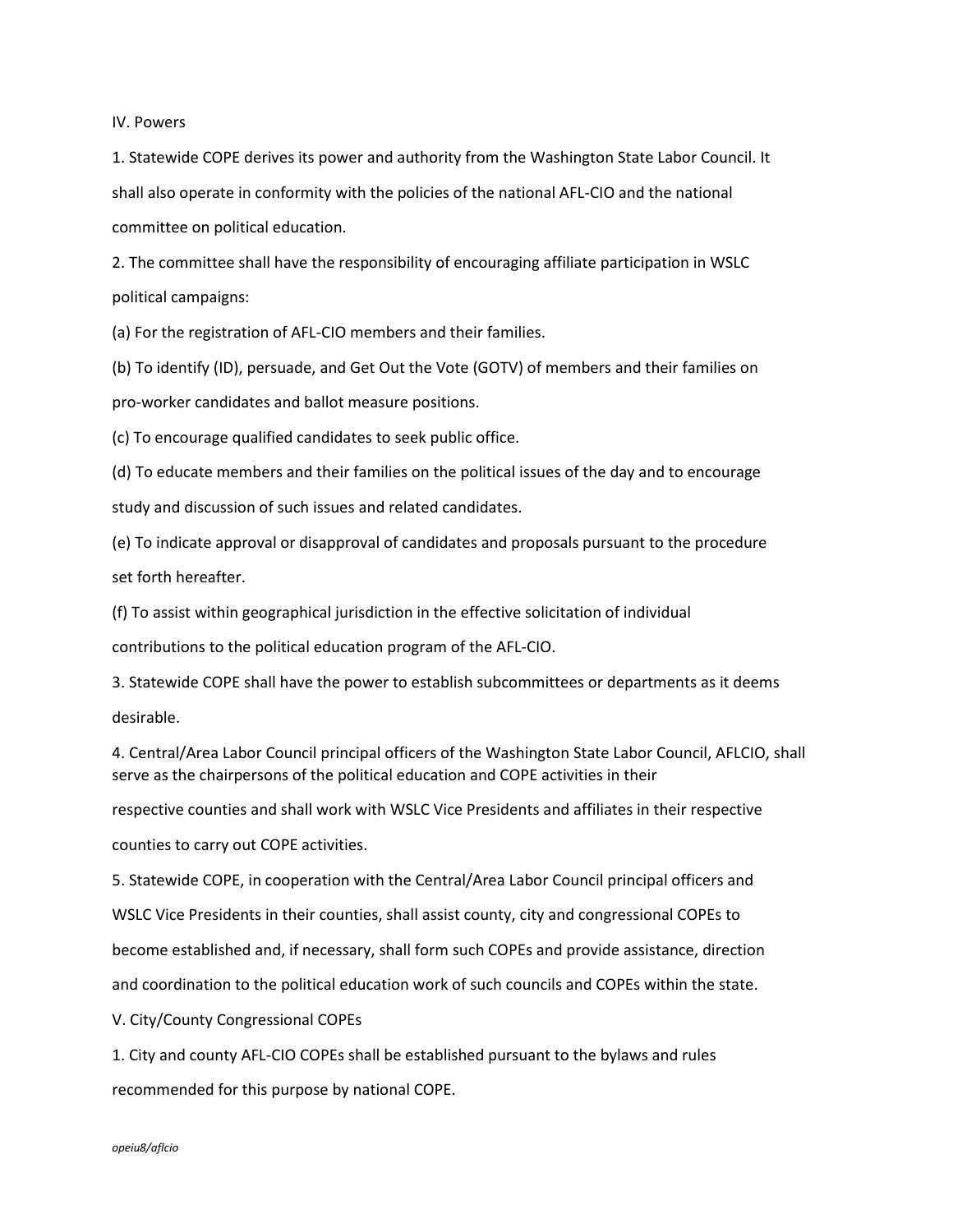2. The state committee may establish a congressional district committee in each such district where there is more than one city or county AFL-CIO council for the purpose of coordinating the political education activities of all within the district.

3. County, city and congressional district COPEs shall not take positive final action on matters of statewide legislative policy, but instead shall, acting through their Central/Area Labor Councils, refer all recommendations on legislation to the Washington State Labor Council for its consideration and action at convention or by executive board between conventions.

4.County and city COPE shall not take independent final action on endorsements for appointive political or public positions of a statewide nature, but instead shall refer their recommendations through the Central/Area Labor Council to Statewide COPE for its consideration and action, or by the WSLC Executive Board between conventions.

VI. Officers and Committees

1. The President and Secretary Treasurer of the State Council, AFL-CIO, shall be the chair and secretary treasurer, respectively, of the state COPE.

2. The President shall preside and preserve order at all meetings of the State COPE and shall transact any such business as may rightly pertain to the office. He or she shall be ex-officio member of all committees.

3. The Secretary Treasurer shall keep a correct record of the proceedings of the state COPE, carry on all correspondence in connection with the business of the state COPE, pay all bills duly authorized, and deposit all funds in the bank in the name of the state COPE. He or she shall submit a report on the condition of the treasury at each meeting of the state COPE and shall give at least a semi-annual report to the local unions and COPE units and shall submit the books and records for audit to a public accountant and to the state AFL-CIO audit committee annually, or when requested to do so, and shall perform such other duties as are usual to the office or which may be assigned. The Secretary Treasurer shall give a bond, in the name of the Washington State Labor Council, to insure the faithful discharge of his or her duties. The chair of the state COPE shall act as trustee of, and hold, the bond. The Secretary Treasurer shall be ex-officio member of all subcommittees.

4. The Executive Board shall consist of the officers and such additional members as are selected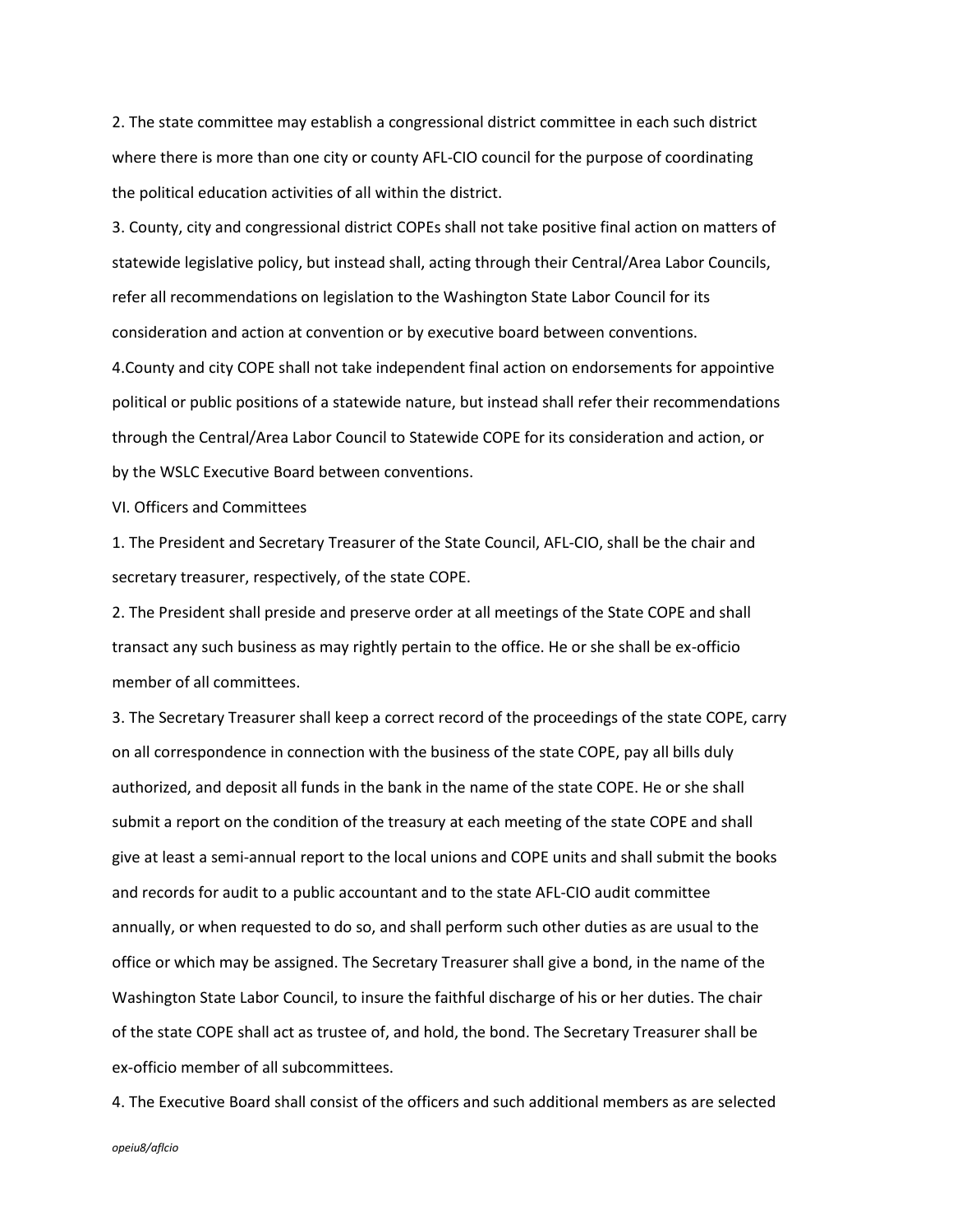by state COPE.

5. The state COPE shall meet at least once a year. Special meetings shall be called by the state chair or at the request of 30 percent (30%) of the committee membership.

6. Statewide COPE shall establish a Political Committee pursuant to bylaws and rules recommended for this purpose by national COPE.

VII. Political Committee

1. This subcommittee shall be known as the Political Committee of the Washington State Committee on Political Education, AFL-CIO.

2. The purpose of this department is to achieve full participation of trade union members, families and retirees in the development activities of the Washington State Committee on Political Education, governed by COPE's constitution and bylaws and under its full jurisdiction.

3. The Executive Board of the Washington State Labor Council shall select one or more persons who will become a member of the state committee, with the title of Political Director of the Political Committee. They will be responsible for calling on area councils and local COPEs to implement the Political program as established by state and national COPE policies.

4. The Political Committee shall be comprised of Central/Area Labor Council Principal officers or their designees, and a designee from each affiliated local union.

5. The chairperson and secretary treasurer of Statewide COPE shall be ex-officio members of the Political Committee. The chair shall have the final responsibility of determining whether or not any policy or activity proposed is contrary to the program and policy of the state and national COPE.

6. Members of the Political Committee shall have voice and vote when they are regularly credentialed delegates to conventions.

7. No person shall hold more than one office on the Political Committee. No person who is an officer of a political club or a candidate of a political party shall hold office on the Political Committee.

8. Files and lists of membership made available to the Political Committee by the properly constituted authorities shall not be inspected nor given to anyone except by order of the officers of the Political Committee, with authorization in writing from the state or area chairperson.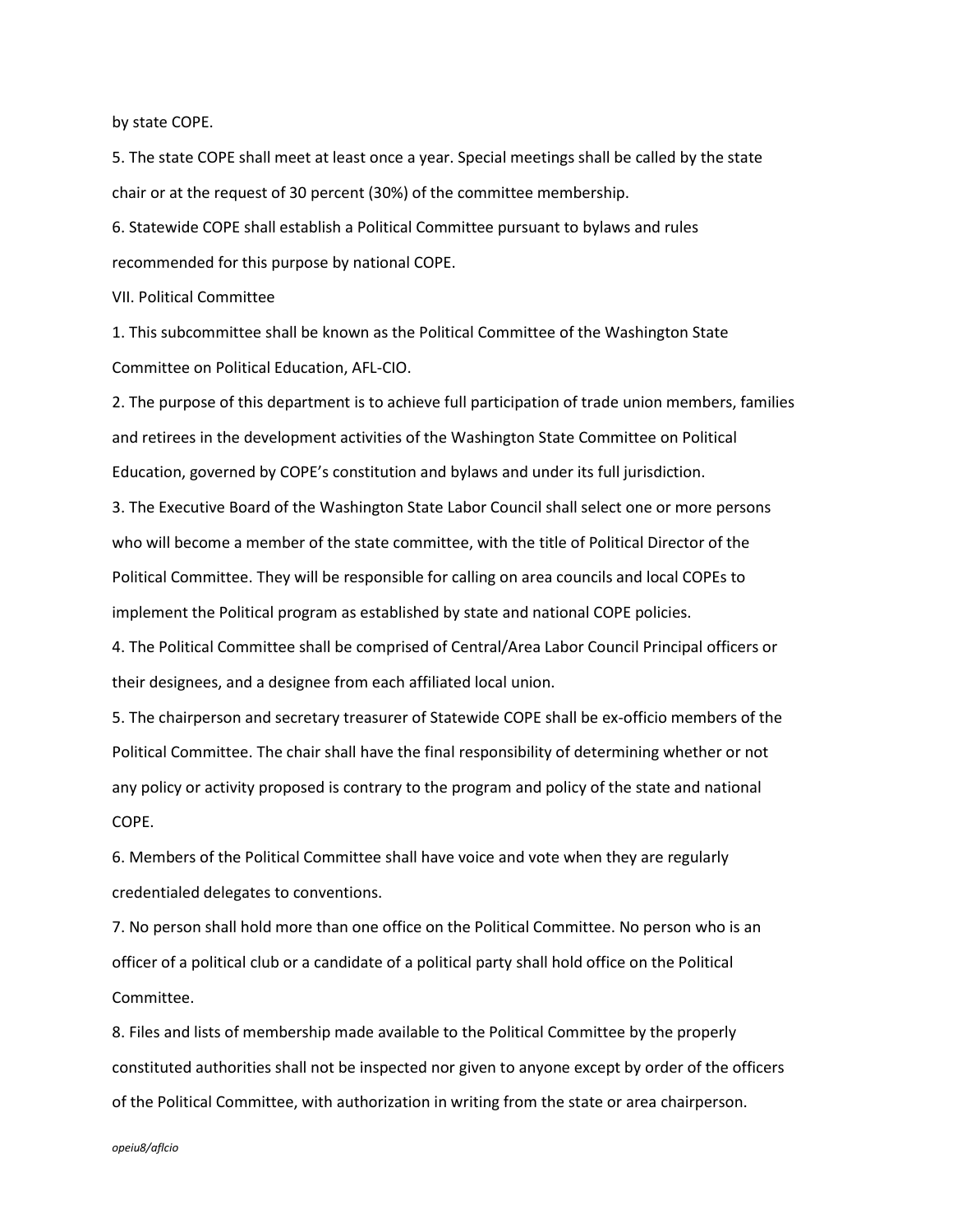VIII. Endorsements

The Washington State COPE is committed to the support of honest, sincere, qualified, progressive candidates for public office, who by their records have demonstrated their support of the objectives to which the AFL-CIO is dedicated. In the making of endorsements, the capability, intelligence, unqualified integrity, viability and the past record of the individual shall be used as criteria for endorsement.

Any AFL-CIO member has the same right as any other American citizen to run for public office. However, any AFL-CIO member running for public office who desires COPE endorsement shall meet with the proper committee of COPE and discuss the advisability of running, and any other matters connected with the campaign. Membership in an AFL-CIO union does not, in and by itself, assure any candidate of an endorsement.

No county, city, congressional district or state COPE officer or Executive Board member shall act in any official capacity whatsoever, on behalf of any political candidate, unless instructed to do so by the appropriate COPE. Any COPE officer becoming a candidate for a paid partisan political office should automatically be considered to have resigned COPE office. Endorsements, if any, shall be made pursuant to the following rules:

1. The Washington State COPE shall support the action of the national COPE on candidates for President and vice-President of the United States.

2. Endorsements of candidates for state legislative office shall be made by regular or special statewide conference or convention to which all affiliated organizations are entitled to send delegates on the same basis as the regular state convention following consideration of recommendations from the appropriate area COPE and all information available from Statewide COPE.

3. Endorsement of candidates for U.S. Senate, U.S. House of Representatives and statewide offices shall be made by the above-mentioned regular or special state convention or conferences. Statewide COPE or the WSLC executive board shall submit its recommendations for endorsement of candidates for these offices to such a convention or conference. Such recommendations will take into consideration all information available from national COPE and, in the case of candidates for congressional office, the recommendations of the appropriate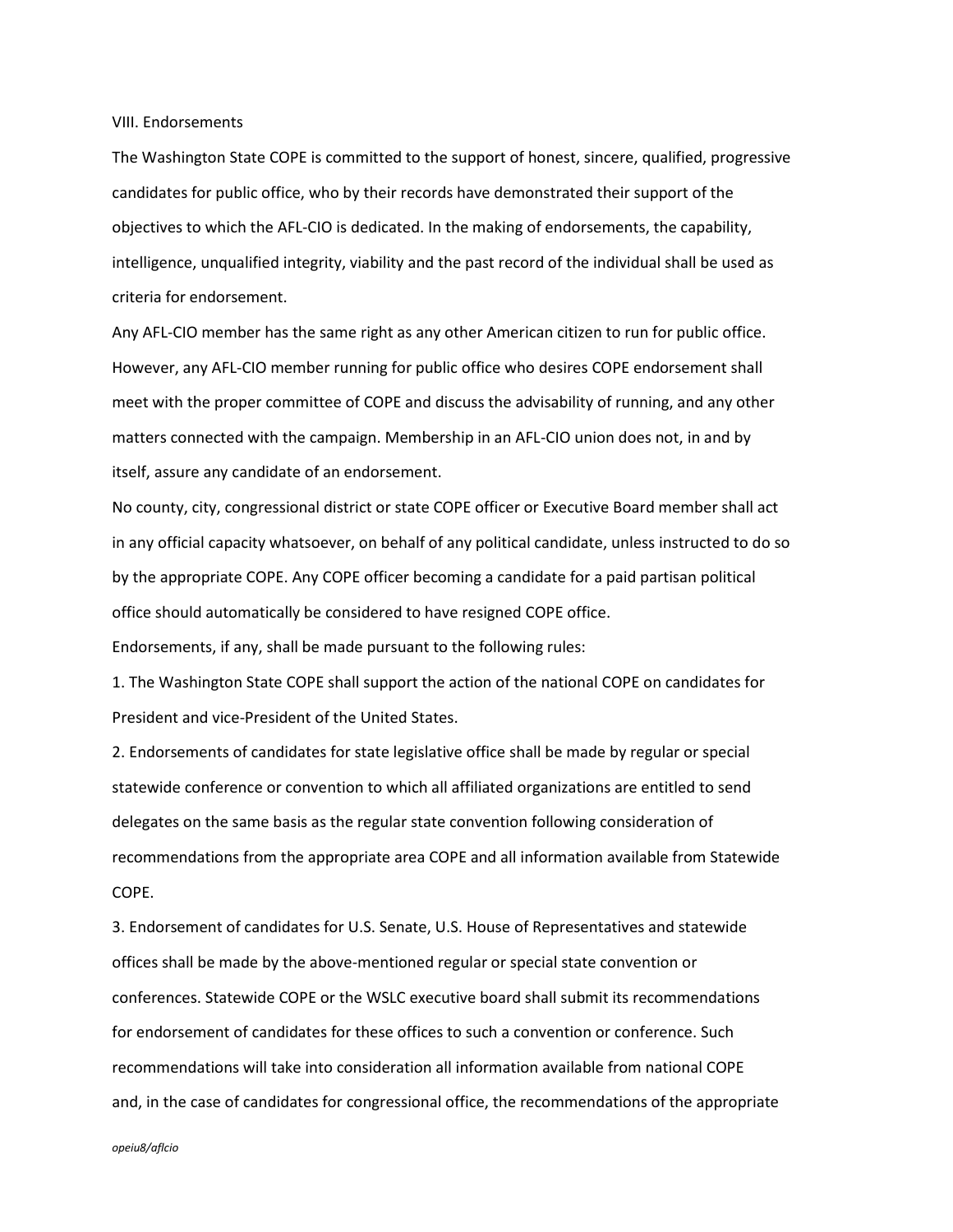city, county and congressional district COPEs.

4. On those occasions when information about candidates for a political office cannot be measured by the criteria of capability, intelligence, integrity, and a past record in the support of the objectives of the AFL-CIO, a motion for "Neutrality" may be offered and, if passed by a majority vote, shall be construed to mean affiliated organizations may support the candidates of their choice for that office in any manner they deem appropriate but that the Washington State Labor Council and its officers and members of Statewide COPE shall remain neutral. In the even a candidate for a particular office is found to be severely lacking when measured against the foregoing criteria, a motion to "Oppose" may be offered, and, if passed, shall be construed to give direction to the activities of the Washington State Labor Council and in addition to admonish affiliated organizations to refrain from supporting such candidates. If support is nevertheless, given by an affiliate to such a candidate, it may result in a public disclaimer by the Washington State Labor Council on behalf of organized labor. All final actions to support or oppose candidates or ballot issues, whether by regular or special convention or by the state COPE when acting for the Washington State Labor Council, shall require a two-thirds majority of the votes cast. In the absence of a two-thirds majority, either to support or oppose, the Washington State Labor Council and its officers shall be neutral.

5. No local area COPE or county central body shall make any endorsements for state legislative positions, congressional races or other statewide races prior to, or contrary to, the state COPE endorsement. Their recommendations shall be made in a closed meeting and submitted to the state COPE convention without prior publicity.

6. No COPE officer or committee member shall act in any official capacity whatsoever on behalf of any political candidates who have been refused COPE endorsement or who are candidates in opposition to COPE endorsed candidates.

7. The above procedures shall govern endorsements for both primary and general election. However, an endorsement of a candidate or an issue shall not be reversed or withdrawn by any convention except by a two-thirds vote of delegates present or a two-thirds majority in case of a roll call vote. In case no endorsement of an issue or a candidate was made before the primary,